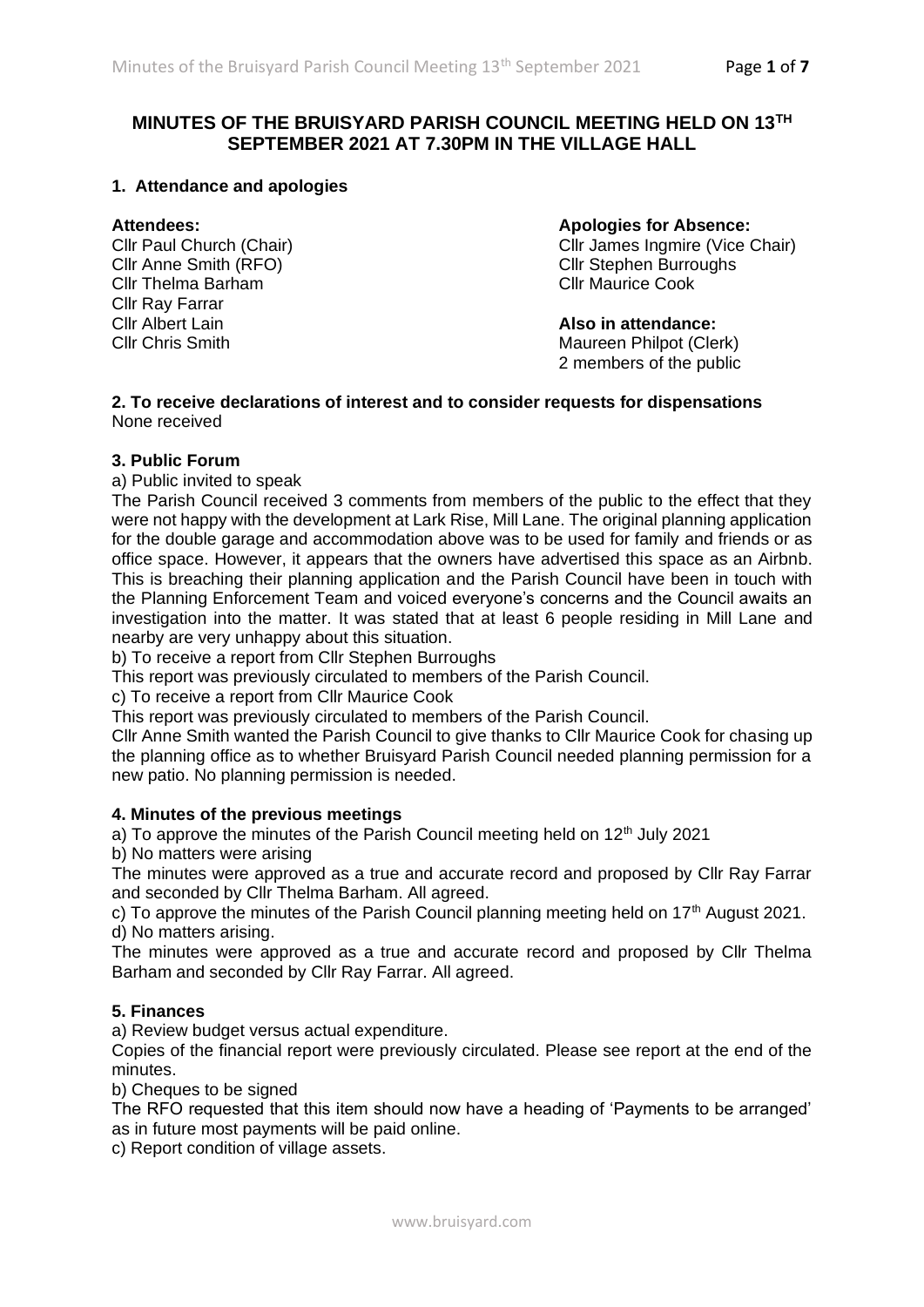Cllr Anne Smith commented that the noticeboard on The Street was in a very poor condition and needed replacement in due course

d) Review Insurance cover.

The current insurance has a three year deal which comes to an end in September 2022. The insured value covering the Village Hall has been increased by the inflation rate.

e) Review of the external audit report (previously circulated)

The RFO read the report to the assembled Parish Councillors.

The report was proposed by Cllr Paul Church and seconded by Cllr Chris Smith. The Council was in agreement.

#### **6. Duties of a footpath warden**

Cllr Ray Farrar had previously sent out a report to the Council. The Parish Council were all in favour of the duties of a footpath warden.

#### **7. Play area inspection**

Cllr Anne Smith suggested that Norse inspect the play area in future. They charge £65 + VAT and they were much cheaper than other inspectors. Also, Simon Walker at Norse is easy to contact. It was suggested that an inspection sheet be made up and kept up to date. This was proposed by Cllr Ray Farrar and seconded by Cllr Thelma Barlow. All in agreement.

#### **8. Village Hall Committee Report**

The Village Hall Committee Chairman read out her report:-

A contract to complete the lighting upgrade has been place and carried out 10 August.

COVID restrictions were lifted 19 July but it was decided that hand sanitisers would remain, QR code signs would be retained, the wearing of facemasks would be encouraged when large numbers are in the hall. The one-way system for entry and exit would be removed and COVID cleaning after each event would end and the normal cleaning schedule would be reinstated.

The Vent-axia heat recovery system was serviced in July and is now working.

Three contractors were selected to quote for installing the terrace. We received two quotes in time for the last meeting and it was decided to accept the lower of thesem with a start date at the end of September with the advantage of them being able to supply UV stable resin.

Thanks to Maurice Cook who chased up the Planning department to rule on whether or not we need planning permission for the terrace. We do not.

A fire and security company had been consulted who gave 3 options on changing the fire door to a push pad system. Members agreed the best solution is to the modification of the existing doors into a dual push pad arrangement. A DIY solution is being considered otherwise the company will be instructed to carry out the work.

Binders have been contacted to inspect the cesspool and come up with an appropriate solution. This is ongoing and there is nothing to report at present.

Some groups who have used the hall previously have not resumed their activities as yet but it is hope they will do so.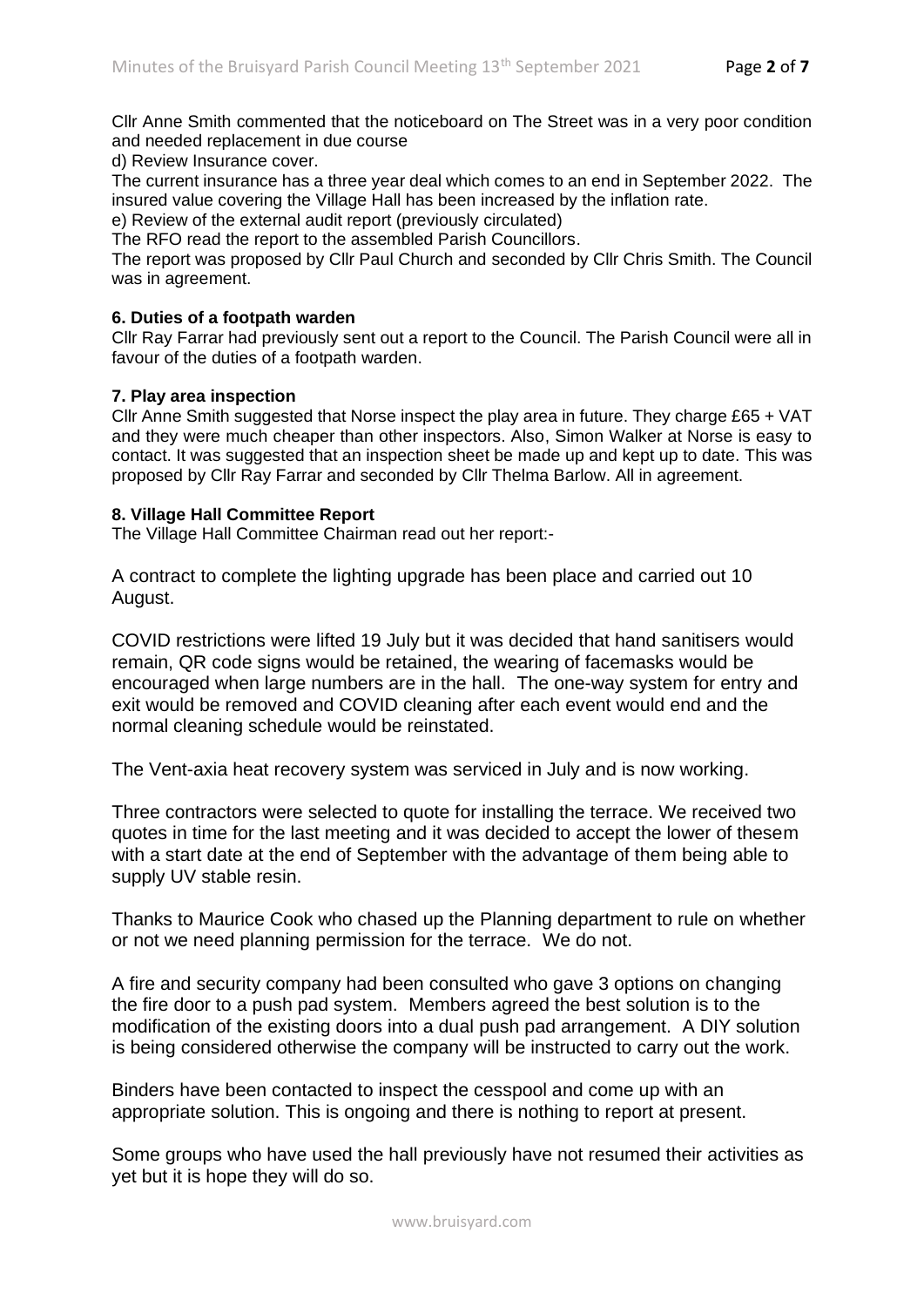Item d) on the agenda cannot be discussed at a PC meeting as it is a Village Hall matter.

The Village Hall was granted charity status with HMRC for tax purposes when the Hall was being planned so the build could be exempt from VAT. Parish Councils cannot apply for charitable status in their own right and therefore the Village Hall has to be run by an independent management committee with separated/reserved finances and governance under its own constitution. Village Hall progress reports can of course be presented at Parish Council meetings but all decisions concerning the operation and management of the Village Hall and its finances can only be made by the Village Hall committee. Minutes of the Village Hall committee meetings are published on the bruisyard.com website.

Anne Smith – Chair Village Hall committee.

Cllr Anne Smith also invited people to join the Village Hall Committee.

# **9. Correspondence**

Two letters signed by three people had been received (as mentioned above in 3a).

# **10. Questions to the Chair**

Cllr Ray Farrar said that there were grants available for solar panels. David Smith will be asked to mention this on the website as at the moment there is no one available to produce a newsletter. He also mentioned that some finger posts have been damaged and he will get in touch with East Suffolk Council. Any expenses that the footpath warden incurs will be covered by the Parish Council. All in favour.

# **11. To confirm the next Parish Council Meeting as 8th November 2021 at 7.30pm.**

Confirmed.

Maureen Philpot (Clerk) [clerk@bruisyard.com](mailto:clerk@bruisyard.com)

Signed by the Chairman on 8 November 2021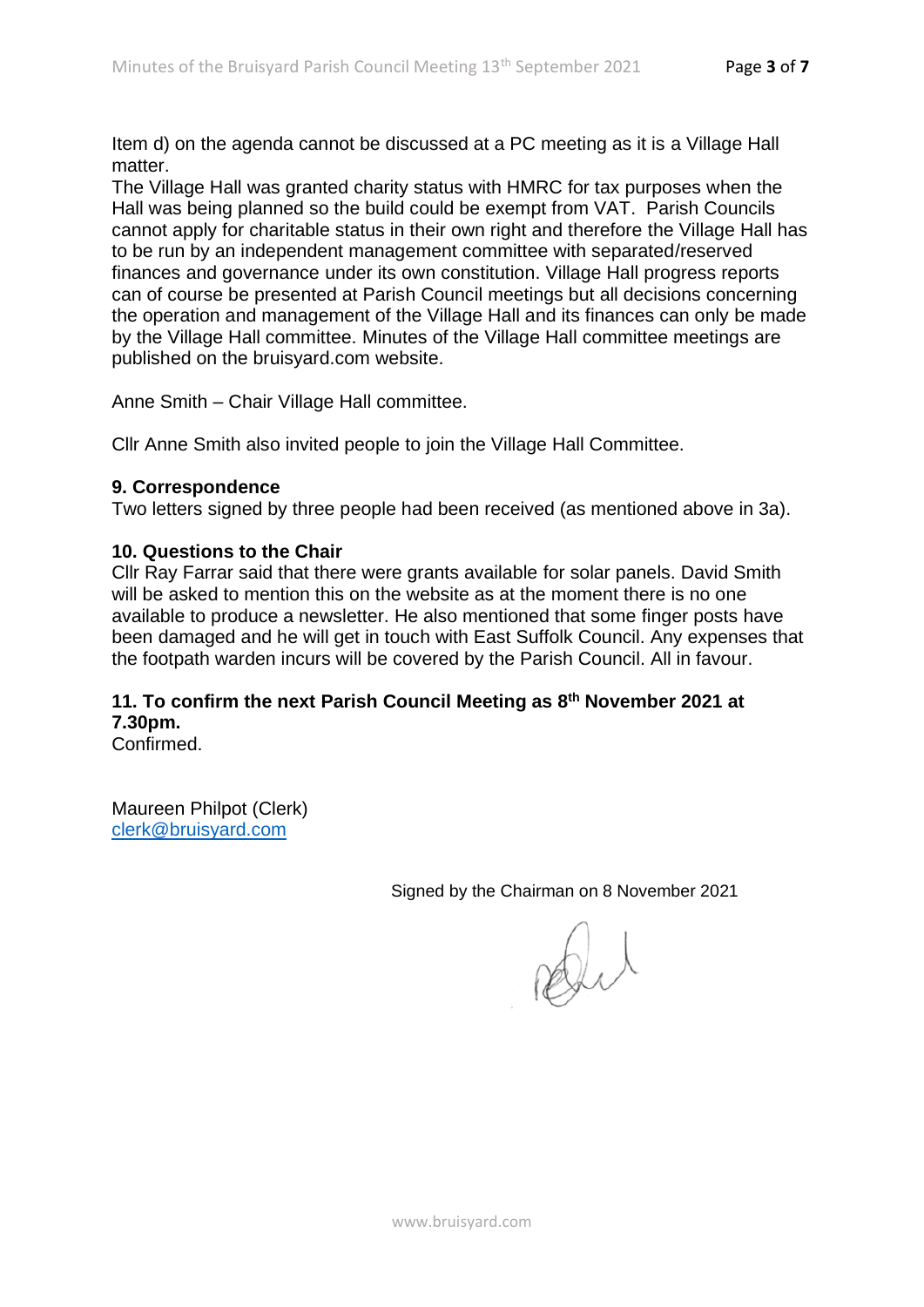|                 | <b>BRUISYARD PARISH COUNCIL</b>                                   |               |
|-----------------|-------------------------------------------------------------------|---------------|
| (Last)          | <b>Summary Receipts and Payments Account</b>                      | (Current)     |
| Year ended      | For the Year to 9th September 2021                                | Year to       |
| 31st March 2021 |                                                                   | 9th Sept 2021 |
| £               | <b>Receipts</b>                                                   | £             |
| 2,900.00        | Precept                                                           | 2,900.00      |
|                 | Agency Services/CFM                                               |               |
|                 | Loans/Capital Receipts                                            |               |
|                 | Grants                                                            |               |
| 20,708.00       | Village Hall grants                                               | 8,000.00      |
| 730.08          | <b>Other Receipts</b>                                             | 1,244.97      |
| 1,293.02        | <b>VAT</b>                                                        | 1,578.49      |
| 25,631.10       | <b>Total Receipts</b>                                             | 13,723.46     |
|                 |                                                                   |               |
|                 | <b>Payments</b>                                                   |               |
| 109.52          | <b>General Administration</b>                                     | 29.00         |
| 528.32          | Staff costs                                                       | 132.08        |
|                 | S.137 Payments (excluding grants to Village Hall)                 |               |
|                 | S.145 Payments                                                    |               |
|                 | Loans/Capital spending                                            |               |
| 952.47          | Agency/Professional Services                                      | 197.54        |
|                 | Parish Council Committee payments                                 |               |
| 5,805.53        | Village Hall running costs                                        | 7,857.96      |
| 3,596.72        | <b>Other Payments</b>                                             | 450.00        |
| 1,578.49        | <b>VAT</b>                                                        | 602.73        |
| 12,571.05       | <b>Total Payments</b>                                             | 9,269.31      |
|                 |                                                                   |               |
|                 | <b>BRUISYARD PARISH COUNCIL</b>                                   |               |
|                 | <b>Receipts and Payments Summary</b>                              |               |
| (Last)          |                                                                   | (Current)     |
| Year ended      |                                                                   | Year to       |
| 31st March 2021 |                                                                   | 9th Sept 2021 |
| £               |                                                                   | £             |
| 14,773.59       | Balance brought forward                                           | 27,833.64     |
| 25,631.10       | <b>Add Total Receipts</b>                                         | 13,723.46     |
| 40,404.69       |                                                                   | 41,557.10     |
| 12,571.05       | <b>Less Total Payments</b>                                        | 9,269.31      |
| 27,833.64       | Net bank and cash box balance                                     | 32,287.79     |
| 508.58          | Unpresented PC cheques at 9 Sept 2021                             |               |
|                 | Unpresented VH cheques at 9 Sept 2021                             |               |
| 142.50          | Less uncleared transfer to Village Hall at 9 Sept 2021            |               |
| 28,199.72       | Reconciled to bank accounts and cash box at 9 Sept 2021           | 32,287.79     |
|                 |                                                                   |               |
|                 | Bank accounts and cash box at 9 Sept 2021:                        |               |
| 485.27          | Barclays Premium Business Account No.40779474                     | 485.28        |
| 1,971.19        | Barclays Community Account No.70212008                            | 4,456.15      |
|                 | Parish Council petty cash                                         |               |
| 25,743.26       | Barclays Bank Village Hall account No. 23713326 (restricted fund) | 27,346.36     |
|                 | Village Hall cash box (restricted fund)                           |               |
| 28,199.72       |                                                                   | 32,287.79     |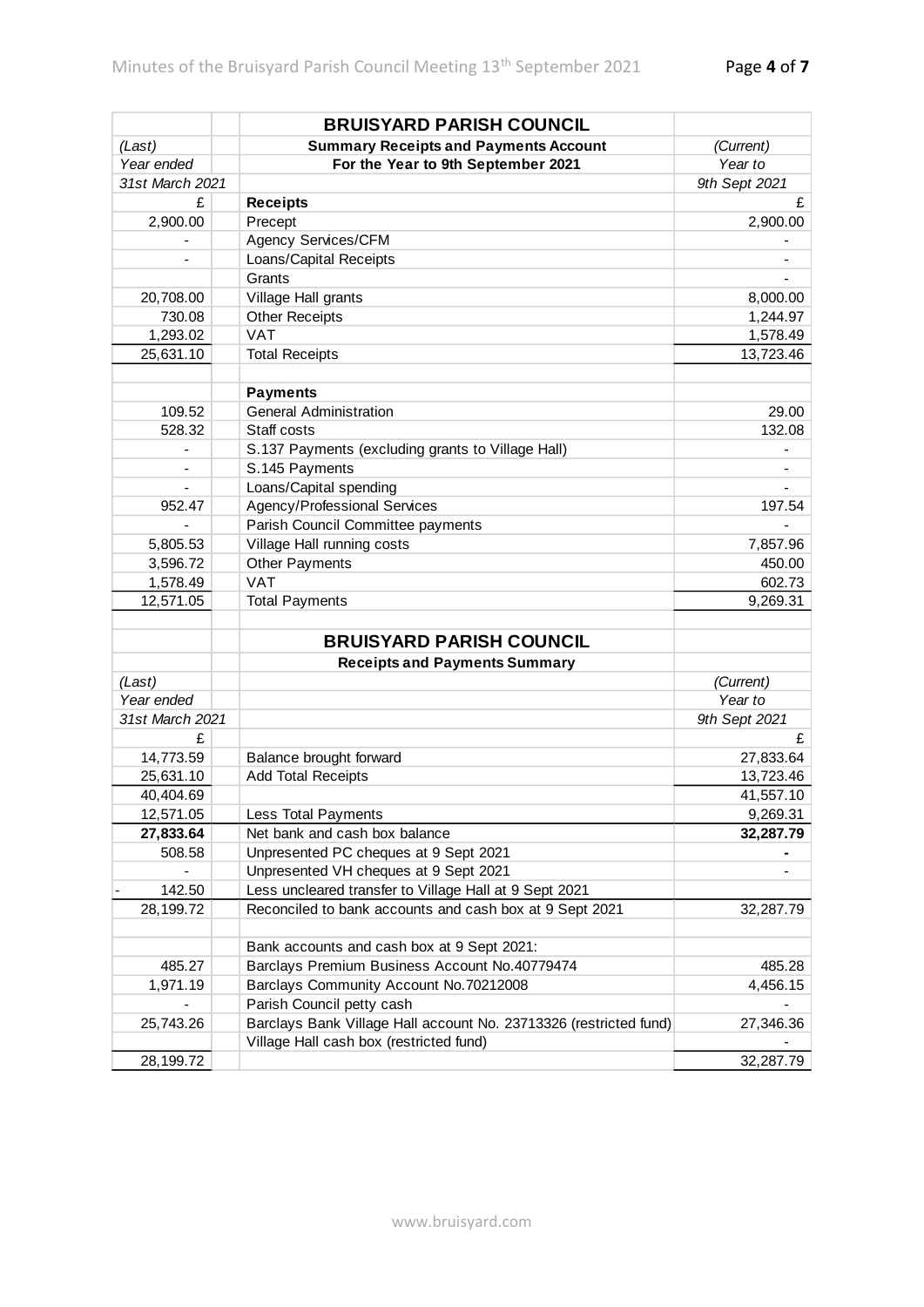### **Bank reconciliation at 9 September 2021**

| Balance per bank statements as at 9 September 2021                                        |                |           |           |  |
|-------------------------------------------------------------------------------------------|----------------|-----------|-----------|--|
|                                                                                           |                |           |           |  |
| <b>Account</b>                                                                            | <b>Acct No</b> | £         | £         |  |
| <b>Barclays PC Community Account</b>                                                      | 70212008       | 4,456.15  |           |  |
| Barclays PC Business Premium Account                                                      | 40779474       | 485.28    |           |  |
| <b>Barclays VH Current Account</b>                                                        | 23713326       | 27,346.36 |           |  |
| Parish Council petty cash                                                                 |                |           |           |  |
| Village Hall cash box                                                                     |                |           |           |  |
|                                                                                           |                |           | 32,287.79 |  |
|                                                                                           |                |           |           |  |
| Less any un-presented cheques at 9 September 2021                                         |                |           |           |  |
| <b>Total Parish Council cheques</b>                                                       |                |           |           |  |
| <b>Total Village Hall cheques</b>                                                         |                |           |           |  |
|                                                                                           |                |           |           |  |
|                                                                                           |                |           |           |  |
|                                                                                           |                |           |           |  |
| Net bank and cash box balances as at 9 September 2021                                     |                |           | 32,287.79 |  |
|                                                                                           |                |           |           |  |
| The net balances reconcile to the Receipts and Payments account for the year, as follows: |                |           |           |  |
|                                                                                           |                |           |           |  |
| Total funds at start of year                                                              |                | 27,833.64 |           |  |
| Add: Receipts in the year                                                                 |                | 13,723.46 |           |  |
| Less: Payments in the year                                                                |                | 9,269.31  |           |  |
|                                                                                           |                |           | 32,287.79 |  |

# **Parish Council (excluding Village Hall) receipts and payments 8 July 2021 to 9 Sept 2021**

Receipts None **Payments** 10/08/2021 Kindlewood **Other payments** BACS £96.00 09/09/2021 ICO Agency Srvcs Direct Debit £35.00 Invoices to be paid online by BACS 13/09/2021 PKF Littlejohn LLP Agency Srvcs E240.00 13/09/2021 Business Services at CAS ltd Agency Srvcs 666.72 13/09/2021 Offroad Rovers Other payments £12.00 13/09/2021 Kindlewood Other payments £69.60 Expected Liabilities and Adjustments

Clerk salary at end of September £132.08

Reimbursement from Village Hall for their part of insurance cover - £666.72 - £260 = £406.72 N.B. PC has a three year deal for insurance cover of £260 per annum which ends 30/9/2022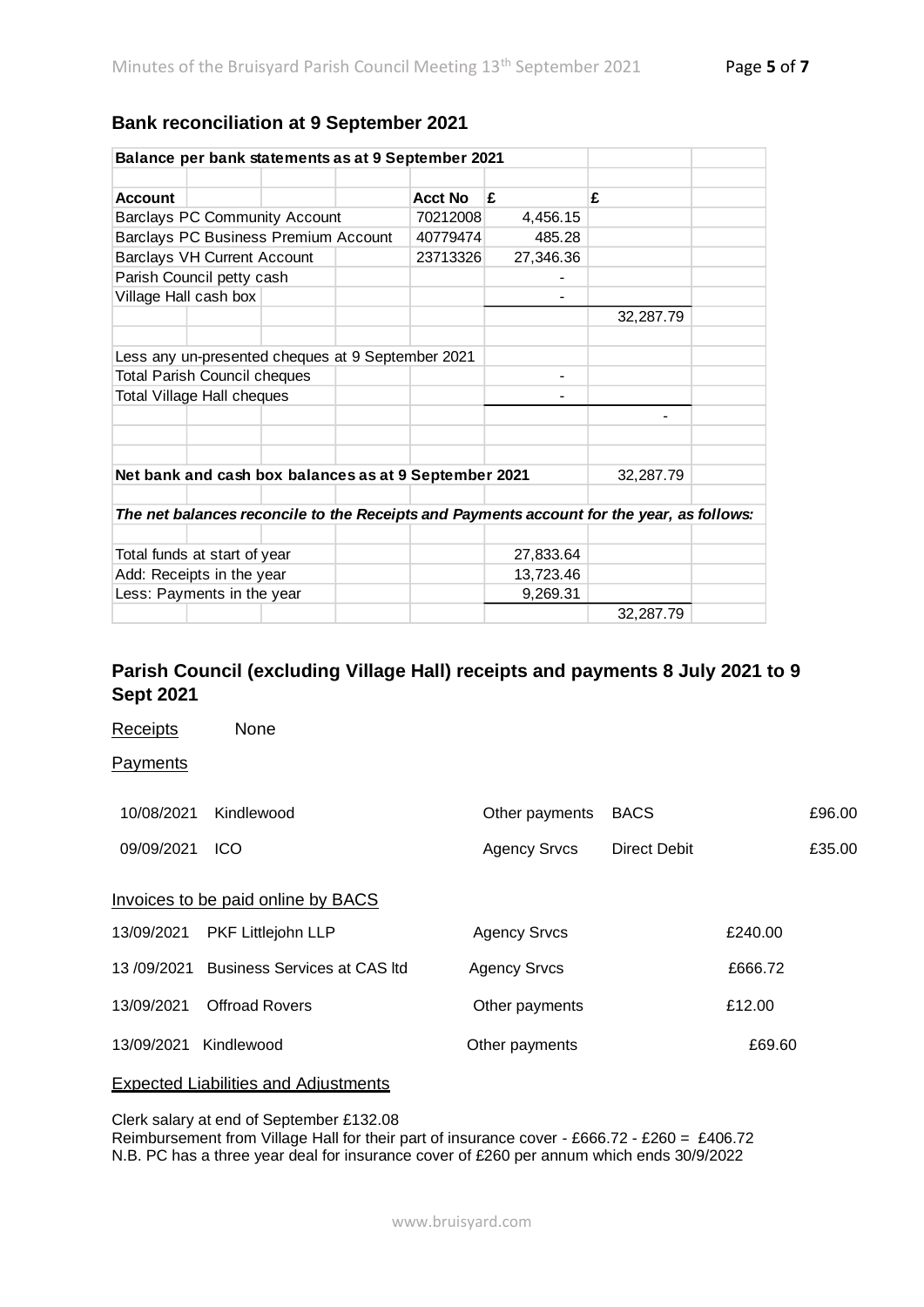## **Bruisyard Parish Council Precept - Budget vs Expenditure 2021-22 (to 9 September 2021)**



Actual spend to date vs annual budget by category

### Cumulative actual spend to date vs budget